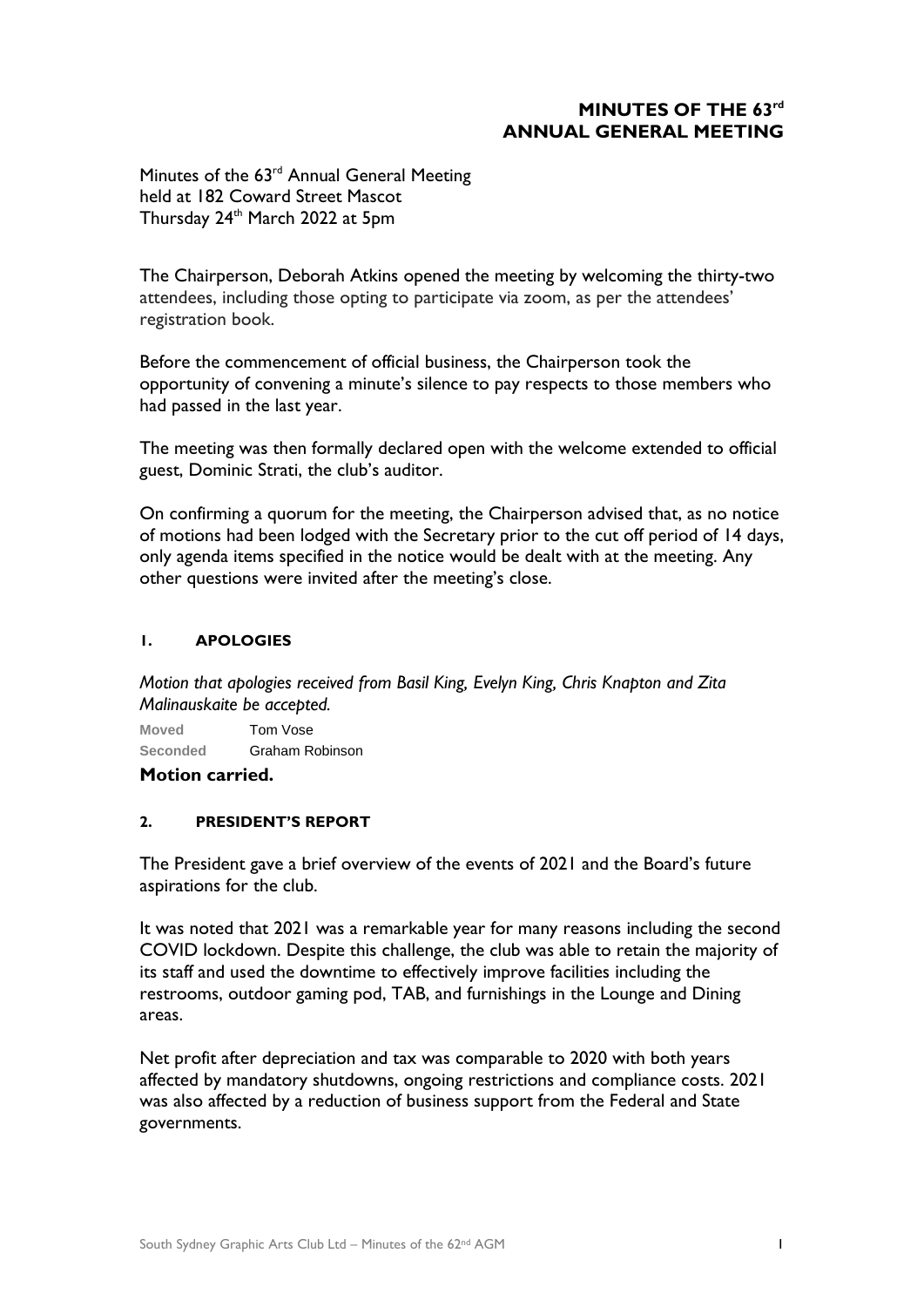Despite this, the club will be endeavouring to support local sport and community groups such as Mascot Junior Rugby League Football Club, Mascot Netball Club, Bayside Women's Shelter and others in 2022.

Appreciation was expressed for the club's steady handed management, the commitment of staff and the strategic decisions made by the Board.

### **3. MINUTES OF THE 62<sup>nd</sup> ANNUAL GENERAL MEETING**

*Motion that the minutes of the 62<sup>nd</sup> Annual General Meeting be received and adopted.* 

**Moved** Keith Shole

**Seconded** Barbara Shole

# **Motion carried.**

## **4. FINANCIAL REPORT**

The Chairperson introduced the club's auditor, Dominic Strati and asked him to provide a review of the accounts.

Mr Strati noted that all accounts were in order and that the club fully complied with all relevant regulations. He confirmed the club was in a very good financial position with strong members' equity due to sound management.

After giving an overview of the club's accounts, the meeting was open to queries from the floor. There were no queries.

*Motion that the Income and Expenditure Accounts, the Balance Sheet, Report of Directors and the Report to the Auditors, be received, considered and adopted.*

**Moved** Gregory Delprode **Seconded** Pam Vose

**Motion carried.** 

## **5. ELECTION OF AUDITORS**

*Motion that the Auditors Dominic Strati & Associates be reappointed for ensuing year and that remuneration payable to the auditors be fixed.*

**Moved** Janette Johnston **Seconded** Russel Atkins

**Motion carried.** 

#### **6. ELECTION OF DIRECTORS**

In accordance with the requirement of the biennial election rule outlined at Rule 24.1(b) of the Club's Constitution, seven (7) directors will be elected in 2022.

The Chairperson introduced the Club Secretary to receive the results of the ballot for positions of directors and declare the successful nominees elected.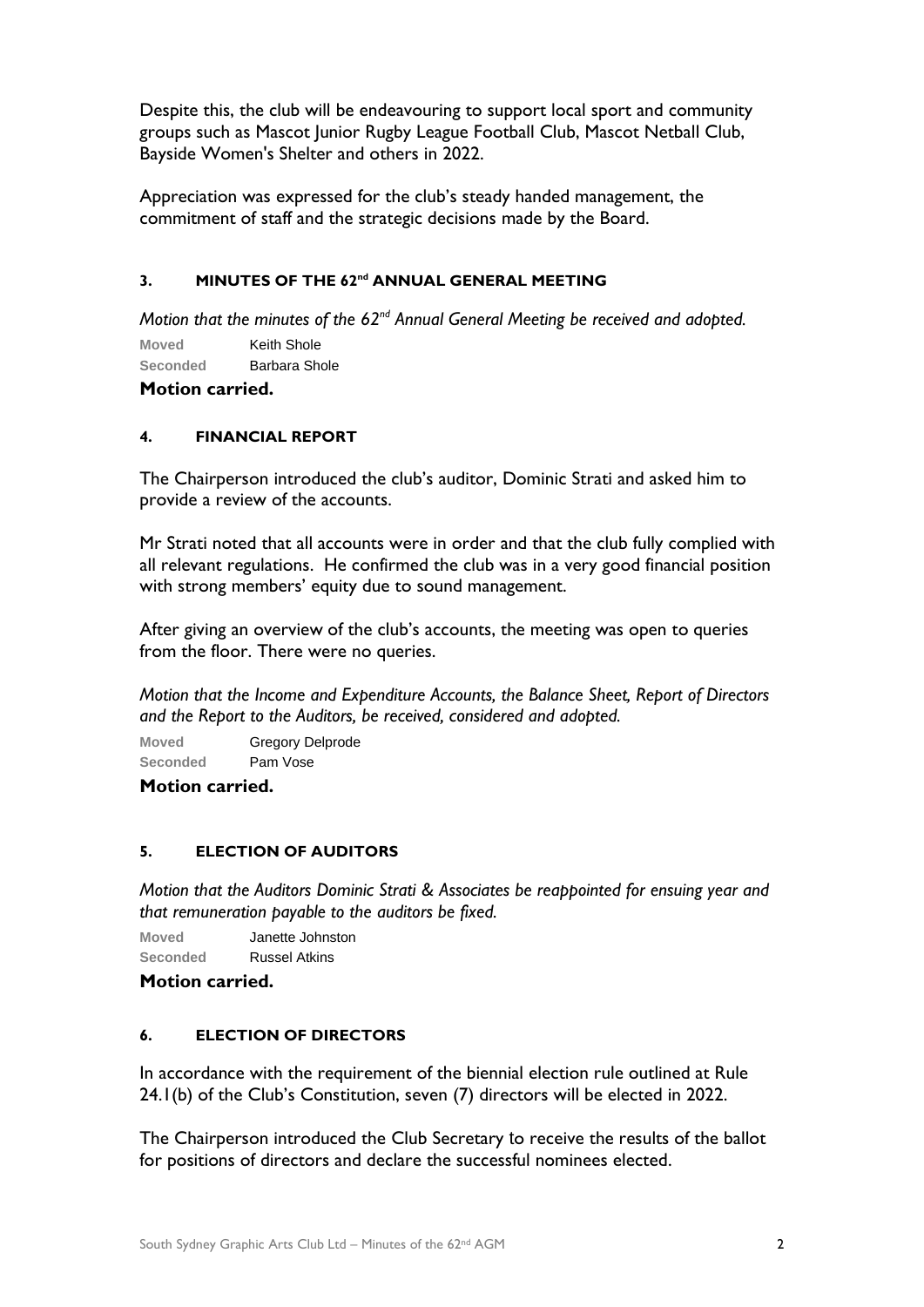Ian McMillan declared all positions vacant and confirmed that the club had offered and advertised a pre-nomination course for Directors and closing date for nominations for positions on the Board. At the close of nominations, seven nominations had been received with no positions contested. It was confirmed that all nominees had satisfied all required criteria including appropriate training and qualifications as per the club's constitution.

Mr McMillan confirmed that each nomination was prepared to stand before announcing them duly elected.

The Club's Board members for 2022/23 are Deborah Atkins, Ross Marshall, Mark Blizzard, Michael Comninos, Michael King, Victoria Talbot and Sophie Lumsden.

*Motion to receive the results of the ballot for positions of Directors and declare the successful nominees elected.*

**Moved** Gregory Delprode **Seconded** Janette Johnston

**Motion carried.** 

#### **7. FIX DIRECTORS' HONORARIUMS AND EXPENSES**

*Motion to approve and fix Directors' honorariums and expenses for the forthcoming year as pursuant to the Registered Clubs Act;*

| a). | Directors Honorariums |             |
|-----|-----------------------|-------------|
|     | President             | \$16,000.00 |
|     | Vice President (1)    | \$6,000,00  |
|     | Directors (5)         | \$4,000.00  |

- b) Reasonable meals and beverages at Board meetings or at sub-committee meetings for Directors and sub-committee members.
- c) Reasonable expenses in relation to accommodation, meals and beverages allowances, seminar and conference fees, travelling costs for directors attending annual general meetings and extraordinary general meetings, seminars, official meetings held or approved by the registered club's association or any affiliated body. Reasonable expenses for partners attending any or all of the above where approved by the Board will also apply.
- d) Reasonable expenses for Directors and their partners at the Directors' Annual Dinner.
- e) The reasonable cost of Directors attending other clubs for the purpose of observing their facilities and methods of operation.
- f) Attendance at functions, with partners where appropriate and required, to represent the club.

The members acknowledge that the benefits in paragraphs A,B,C,D,E and F are not available to members generally but only available to those who are Directors of the club.

| <b>Moved</b> | <b>Gregory Delprode</b> |
|--------------|-------------------------|
| Seconded     | Janette Johnston        |

### **Motion carried.**

As there was no further business, the meeting was declared closed. Members were invited to make a comment or ask informal questions afterwards if they wished.

Following the success of the Members' Christmas Party after the necessary cancellation of previously planned events, it was suggested additional members'